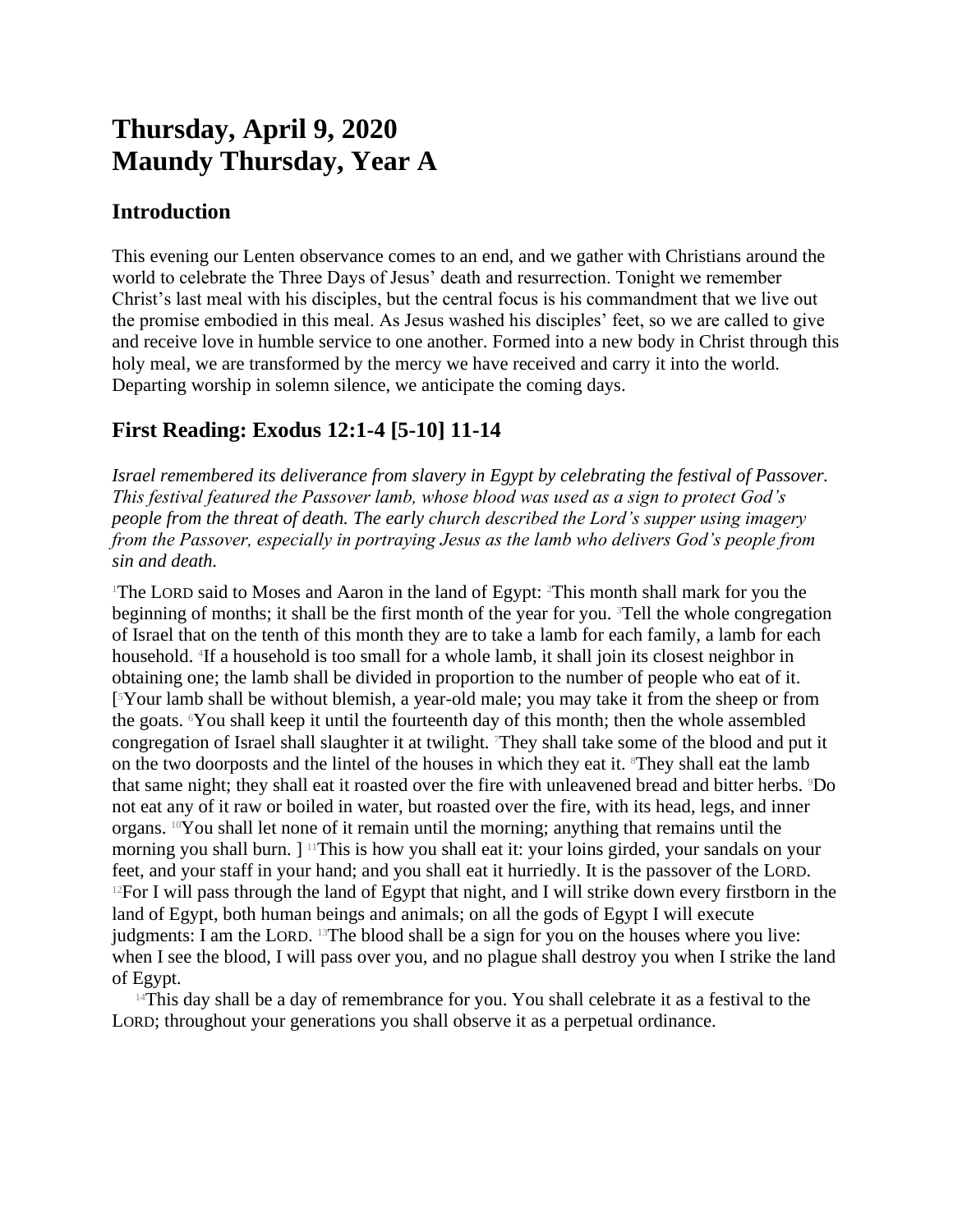### **Psalm: Psalm 116:1-2, 12-19**

*I will lift the cup of salvation and call on the name of the LORD. (Ps. 116:13)* <sup>1</sup>I love the LORD, who has | heard my voice, and listened to my | supplication, 2 **for the LORD has given | ear to me whenev- | er I called.**  $12$ How shall I re-  $\vert$  pay the LORD for all the good things God has | done for me? <sup>13</sup>**I will lift the cup | of salvation and call on the name | of the LORD. R**  $14$ I will fulfill my vows  $\vert$  to the LORD in the presence of  $|$  all God's people. <sup>15</sup>**Precious in your | sight, O LORD, is the death | of your servants.**  $16$ O LORD, truly I | am your servant; I am your servant, the child of your handmaid; you have freed me | from my bonds. <sup>17</sup>**I will offer you the sacrifice | of thanksgiving and call upon the name | of the LORD.** <sup>18</sup>I will fulfill my vows | to the LORD in the presence of | all God's people, <sup>19</sup>**in the courts of | the LORD's house, in the midst of you, | O Jerusalem. R**

# **Second Reading: 1 Corinthians 11:23-26**

In the bread and cup of the Lord's supper, we experience intimate fellowship with Christ and *with one another because it involves his body given for us and the new covenant in his blood. Faithful participation in this meal is a living proclamation of Christ's death until he comes in the future.*

 $^{23}$ For I received from the Lord what I also handed on to you, that the Lord Jesus on the night when he was betrayed took a loaf of bread, <sup>24</sup> and when he had given thanks, he broke it and said, "This is my body that is for you. Do this in remembrance of me." <sup>25</sup>In the same way he took the cup also, after supper, saying, "This cup is the new covenant in my blood. Do this, as often as you drink it, in remembrance of me." 26For as often as you eat this bread and drink the cup, you proclaim the Lord's death until he comes.

# **Gospel: John 13:1-17, 31b-35**

*The story of the last supper in John's gospel recalls a remarkable event not mentioned elsewhere: Jesus performs the duty of a slave, washing the feet of his disciples and urging them to do the same for one other.*

<sup>1</sup>Now before the festival of the Passover, Jesus knew that his hour had come to depart from this world and go to the Father. Having loved his own who were in the world, he loved them to the end. 2The devil had already put it into the heart of Judas son of Simon Iscariot to betray him. And